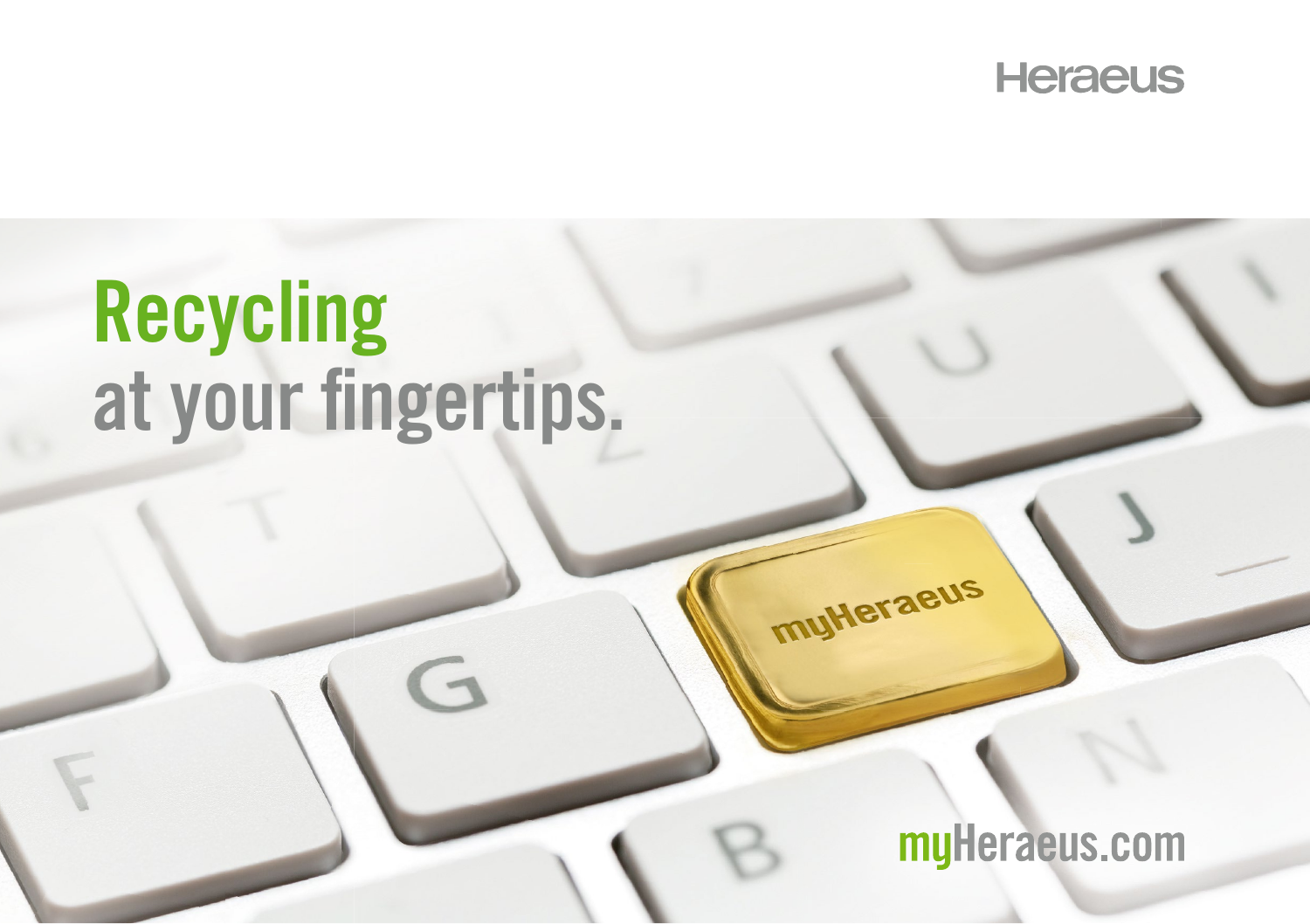## myHeraeus.com Recycling at your fingertips.

Precious metal recycling has always been associated with a lot of paper and time exposure – now it is finally easier. Our claim is to offer you the best solution for your challenge. Whether at work or on the way – the online platform myHeraeus.com helps you to optimize your workflow and keep track of everything. Digital, transparent, comfortable and intuitive to use.

The settlement process has been fully digitized, allowing a paperless process for the first time. Structured and user-friendly, the new online platform myHeraeus.com allows you to keep track of all processes – anytime, anywhere.





Settlement can be made on the basis of Heraeus settlement values or on the basis of values determined in the exchange procedure.

The precious metal will be credited

Depending on the quantity and type of material, the best possible sampling process for your material is chosen and a representative sample is drawn to determine the precious metal content of the material.

After a confirmation of the quotation, the order-specific details are reviewed and defined, in order to determine the following steps.

## 7 steps to fulfill your recycling needs

**Questionnaire** 

 $\rightarrow$ 

1.

The material questionnaire is used to classify your material according to the waste legislation and determine the best process method possible at Heraeus.

Heraeus will prepare an individual offer for you, based on the information in the material questionnaire.

The delivery of the material takes place after release on the specified delivery date. In the goods receipt, the gross weight of the delivery is recorded.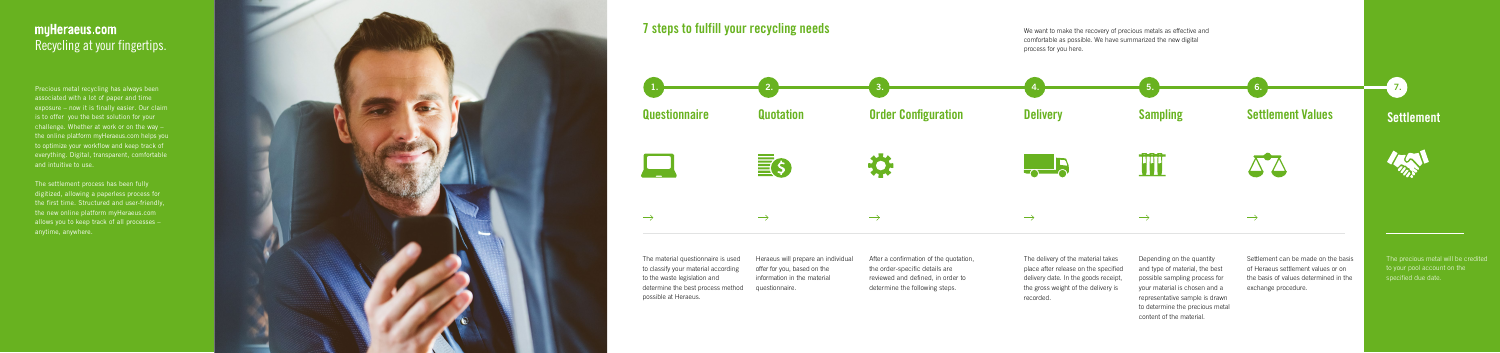## Profit from the advantages

#### Transparency Transparency

Stay informed on the current status of your orders Stay informed on the current status of your orders and maintain an overview of all your documents. and maintain an overview of all your documents.



#### Independence Independence

Enjoy the availability of the platform 24/7 – Enjoy the availability of the platform 24/7 – including the myHeraeus.com customer service including the myHeraeus.com customer service team which are ready to assist you during team which are ready to assist you during regular office hours. regular office hours.



#### Take advantage of our extensive online archive of Take advantage of our extensive online archive of all transactions and commissions, as well as the all transactions and commissions, as well as the ability to reuse previous orders as a template. ability to reuse previous orders as a template.

### Disposal process Disposal process

Benefit your business in the disposal process by Benefit your business in the disposal process by utilizing the additional information and material utilizing the additional information and material we offer on the platform. we offer on the platform.



Contact your personal account manager – we are happy to guide you through Contact your personal account manager – we are happy to guide you through the registration process and the platform step by step. Afterwards you can the registration process and the platform step by step. Afterwards you can use myHeraeus.com and enjoy its many advantages yourself. use myHeraeus.com and enjoy its many advantages yourself.